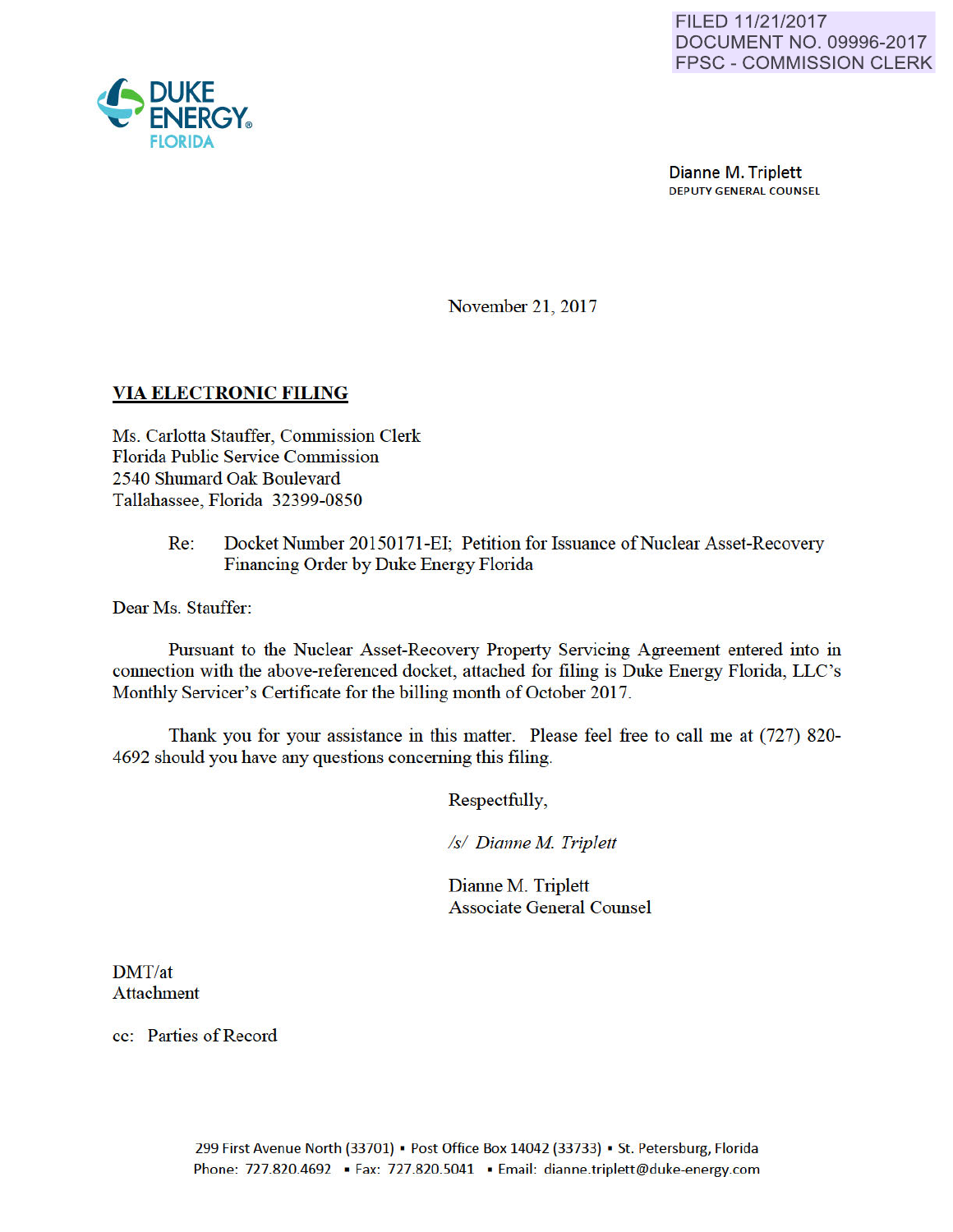# **MONTHLY SERVICER'S CERTIFICATE**

### DUKE ENERGY FLORIDA PROJECT FINANCE, LLC

### \$1,294,290,000 Series A Senior Secured Nuclear Asset-Recovery Bonds

Pursuant to SECTION 3.01(b) of the Nuclear Asset-Recovery Property Servicing Agreement dated as of June 22, 2016 by and between Duke Energy Florida, Inc., as Servicer, and Duke Energy Florida Project Finance, LLC, as issuer (the "Servicing Agreement"), the Servicer does hereby certify as follows:

Capitalized terms used but not defined in this Monthly Servicer's Certificate have their respective meanings as set forth in the Servicing Agreement. References herein to certain sections and subsections are references to the respective sections or subsections of the Servicing Agreement.

#### Current BILLING MONTH: October 2017

#### Current BILLING MONTH: 9/28/2017 - 10/26/2017

| Standard Billing for prior BILLING MONTH: September 2017       |                                      |       |
|----------------------------------------------------------------|--------------------------------------|-------|
| <b>Residential Total Billed</b>                                | \$<br>263,662,676                    |       |
| Residential NUCLEAR ASSET-RECOVERY CHARGE ("NARC") Billed      | 4,733,810                            | 1.80% |
| General Service Non-Demand Total Billed                        | 24,425,391                           |       |
| General Service Non-Demand NARC Billed                         | 369,032                              | 1.51% |
| <b>General Service Billed</b>                                  | 1,233,625                            |       |
| <b>General Service NARC Billed</b>                             | 18.997                               | 1.54% |
| General Service Demand Total Billed                            | 115,463,588                          |       |
| General Service Demand NARC Billed                             | 2,178,532                            | 1.89% |
| Curtailable Total Billed                                       | 1,068,769                            |       |
| Curtailable NARC Billed                                        | 14,976                               | 1.40% |
| Interruptible Total Billed                                     | 9,801,084                            |       |
| Interruptible NARC Billed                                      | 214,477                              | 2.19% |
| Lighting Total Billed                                          | 2,242,624                            |       |
| <b>Lighting NARC Billed</b>                                    | 12,510                               | 0.56% |
| YTD Net Write-offs as a % of Total Billed Revenue (see Note 1) |                                      |       |
| Non-Residential Class Customer Write-offs                      |                                      |       |
| Residential Class Customer Write-offs                          |                                      |       |
| Total Write-offs                                               | 0.16%                                |       |
| <b>Aggregate NARC Collections (see Note 2)</b>                 |                                      |       |
| Total NARC Remitted for Current BILLING MONTH                  |                                      |       |
| <b>Residential NARC Collected</b>                              | \$<br>4,933,673                      |       |
| <b>General Service Non-Demand NARC Collected</b>               | 384,411                              |       |
| <b>General Service NARC Collected</b>                          | 19,653                               |       |
| General Service Demand NARC Collected                          | 2,270,307                            |       |
| <b>Curtailable NARC Collected</b>                              | 16,510                               |       |
| Interruptible NARC Collected                                   | 223,257                              |       |
| <b>Lighting NARC Collected</b>                                 | 13,364                               |       |
| <b>Sub-Total of NARC Collected</b>                             | $\overline{\mathsf{s}}$<br>7,861,175 |       |
|                                                                |                                      |       |
| <b>Total Current NARC Collected and Remitted</b>               | \$<br>7,861,175                      |       |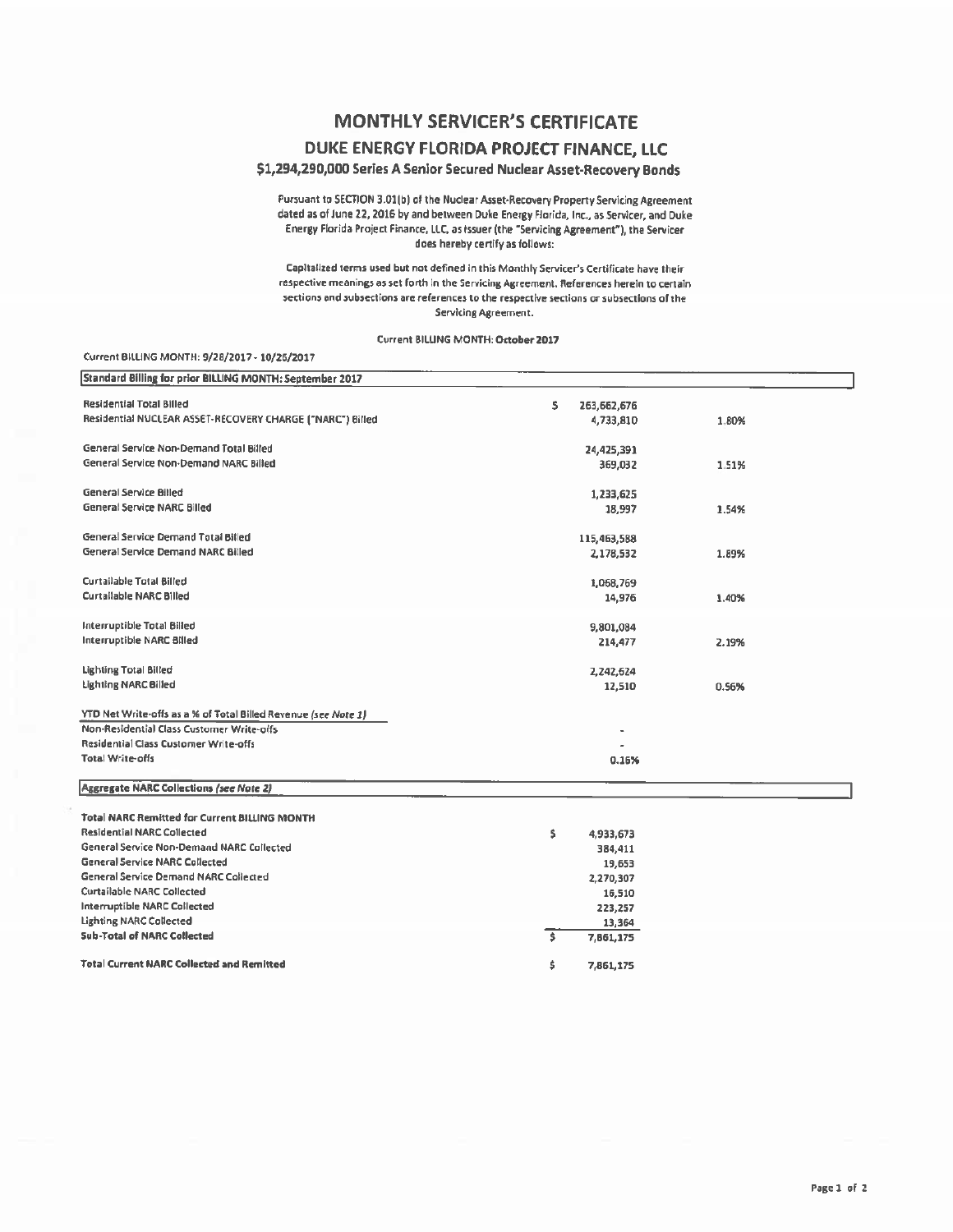Aggregate NARC Remittances for September 2017 BILLING MONTH Aggregate NARC Remittances for October 2017 BILLING MONTH Aggregate NARC Remittances for November 2017 BILLING MONTH Aggregate NARC Remittances for December 2017 BILLING MONTH Aggregate NARC Remittances for January 2018 BILLING MONTH Aggregate NARC Remittances for February 2018 BILLING MONTH **Total NARC Remittances** 

Current BILLING MONTH: 9/28/2017 - 10/26/2017

Executed as of this 21st day of November 2017.

\$ 9,860,111 7,861,175  $N/A$  $N/A$  $N/A$ N/A \$ 17,721,286

DUKE ENERGY FLORIDA, LLC, as Servicer

 $By:$ **David Doss** 

Director, Electric Utilities and Infrastructure

\*\*Note 1: NARC Write-off not applied to individual customer classes. \*\*Note 2: NARC collections allocated based on prior month billings. CC: DUKE ENERGY FLORIDA PROJECT FINANCE, LLC